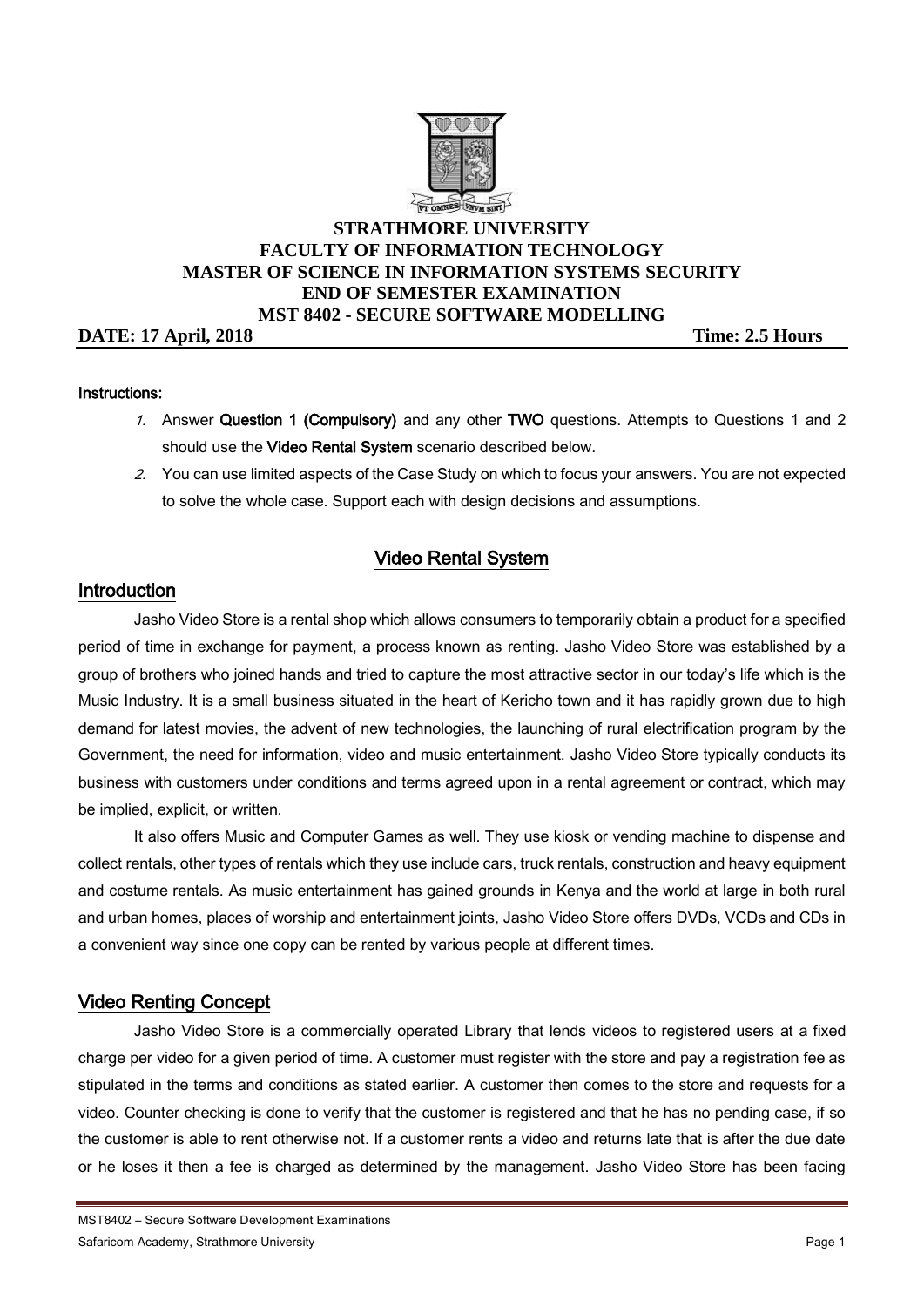challenges due to rigorous competition in the video rental industry due to price reduction from other retailers, in particular from mass merchant retailers, who have affected consumer rental and purchasing behaviour.

Jasho Video Store low number of clientele has been attributed to slow and cumbersome process one has to go through to rent a movie. Research indicates that, the company's inability to generate efficient database queries and capture critical information in a central location is giving competitors the advantage, hence the low number of customers and loss in profit. The complex nature of the existing rental process can be attributed to a number of factors:

- $\Box$  Most of the operations are done manually (a new customer will have to manually fill out an application form before a clerk enters the information into the system) this results in a lot of mistakes being made.
- $\Box$  The manual movement and distribution of paper-based transactions resulted in substantial delays within the process and significantly limited the company's ability to prioritize and improve performance.
- D Processes requiring precise coordination between groups in different departments tend out to be very challenging.
- There is no centralized repository, hence change in data by one department may not reflect in another department.
- Customer transactions (i.e. requests for statements, incorrect information, address changes, etc.) are frequently lost due to the mobility of information from one department to the other.
- $\Box$  Tracking and evaluating the rental process by management to determine areas that need improvement is almost impossible.

### Unfulfilled Information Needs

The owners of Jasho Video Stores wanted to create a new business plan whereby to rent a video (except the picking up and returning of videos) was done online. Therefore, the new Video Rental System (VRS) would allow the following functionality online: to search for videos, to register as members online and modify membership information, to rent videos and pay overdue fees, to process the rented or returned videos, to add or remove video records to/from his store's video inventory and to manage video information, simplify information retrieval at any point in time and eliminate data redundancy in records.

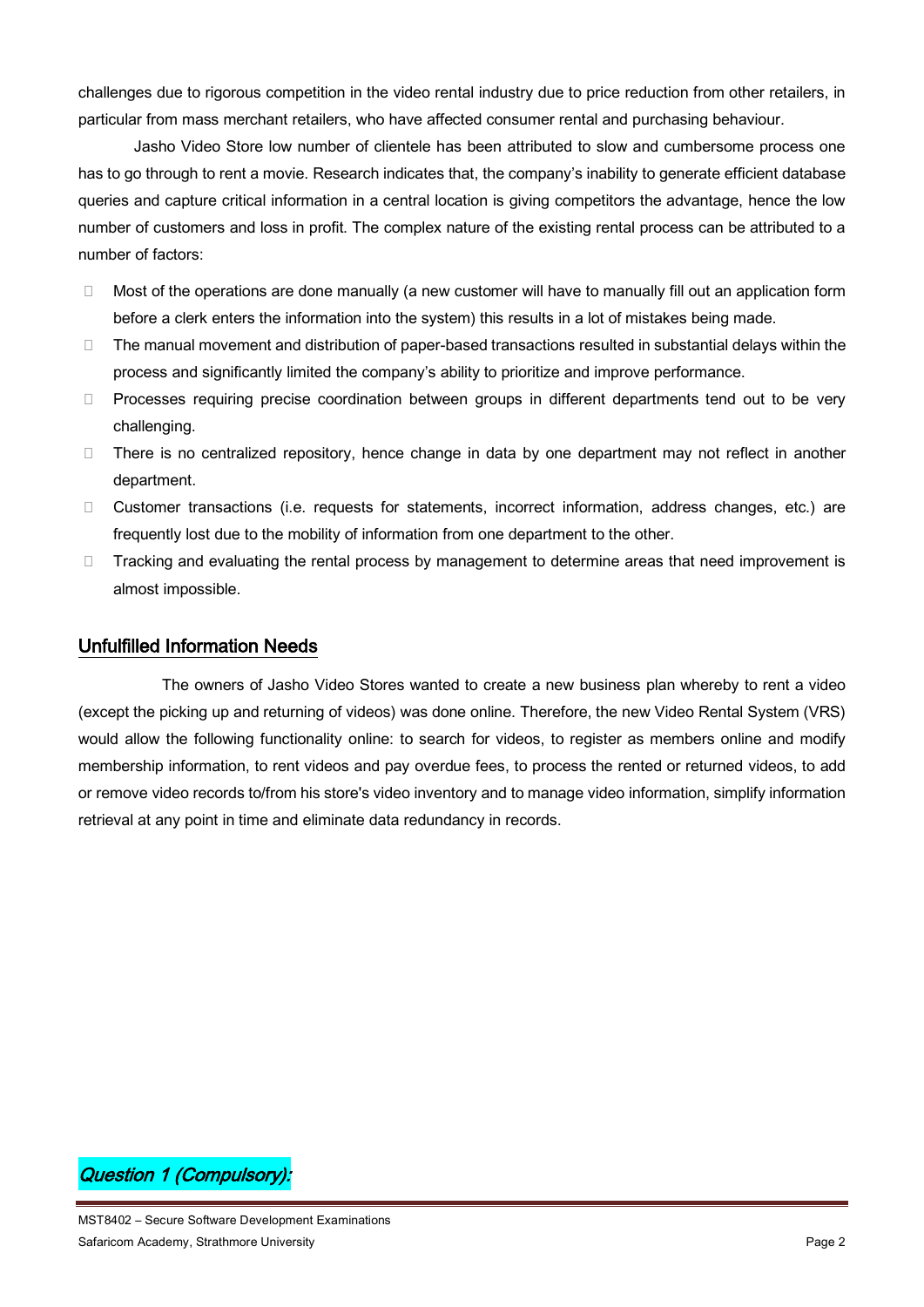- (a) For the Video Rental System Case Study above, list at least four stakeholders and explain their respective interests or needs/goals from the proposed System [3 Marks]
- (b) Using Video Rental System case, draw a Use Case Diagram with at least eight use cases and five actors. Illustrate your understanding of the concepts by establishing <<includes>> and <<extends>> relationships between the use cases where appropriate. [6 Marks]
- (c) Using Video Rental System Case Study and Appendix Table A1 and A2, create a partial domain model and illustrate it in Unified Modelling Language (UML) notation with at least ten (10) concepts. Show the identified concepts, associations and attributes in a partial domain model diagram. [8] Marks].
- (d) What are the most common mistakes to partial domain modeling exercise for such a Case Study like the Video Rental System mentioned here? [3 Marks]

## Question 2:

Consider a *Use Case Scenario* for "Save a document to a HTML File" below for a System under Discussion for an institution of higher learning like Strathmore University:

- 1. The uses commands the software to save a file.
- 2. The software presents a File Save dialog box, where the directory, filename and document type can be viewed and modified.
- 3. If the file is being saved for the first time and it has not been given a filename by the user, a filename is constructed based on the first line of the text in the document and a default file extension.
- 4. The user selects a HTML document type from the File dialog's options, which replaces the default file extension to ".htm" if needed.
- 5. The user adjusts the filename and the directory location as desired.
- $6.$  The user commands the software to complete the Save Document command.
- 7. The software warns the user that formatting information may be lost if the file is saved in HTML format. The user is presented with the option of cancelling or continuing the save operation.
- $8.$  The user chooses to save the document in the HTML format.
- 9. The software saves the document and redisplays the newly reformatted contents. Certain formatting information, such as bullets, indentations, and font choices, may have been altered from their original.
- (a) In what phase of Software Modeling as per the Unified Process (UP) is a System Sequence Diagram (SSD) drawn? Why? [3 Marks]
- (b) From the use case scenario give above, prepare the appropriate System Sequence Diagram (SSD) to Save a Document File to HTML File use case narrative. [7 Marks]
- (c) In the format of NextGen Point of Sale (POS) demonstrated in our lectures, create an operation contract for *confirmFileSavePossibility()*. Choose the appropriate parameters for this operation contract. If you make any assumptions, do note them down clearly. [5 Marks]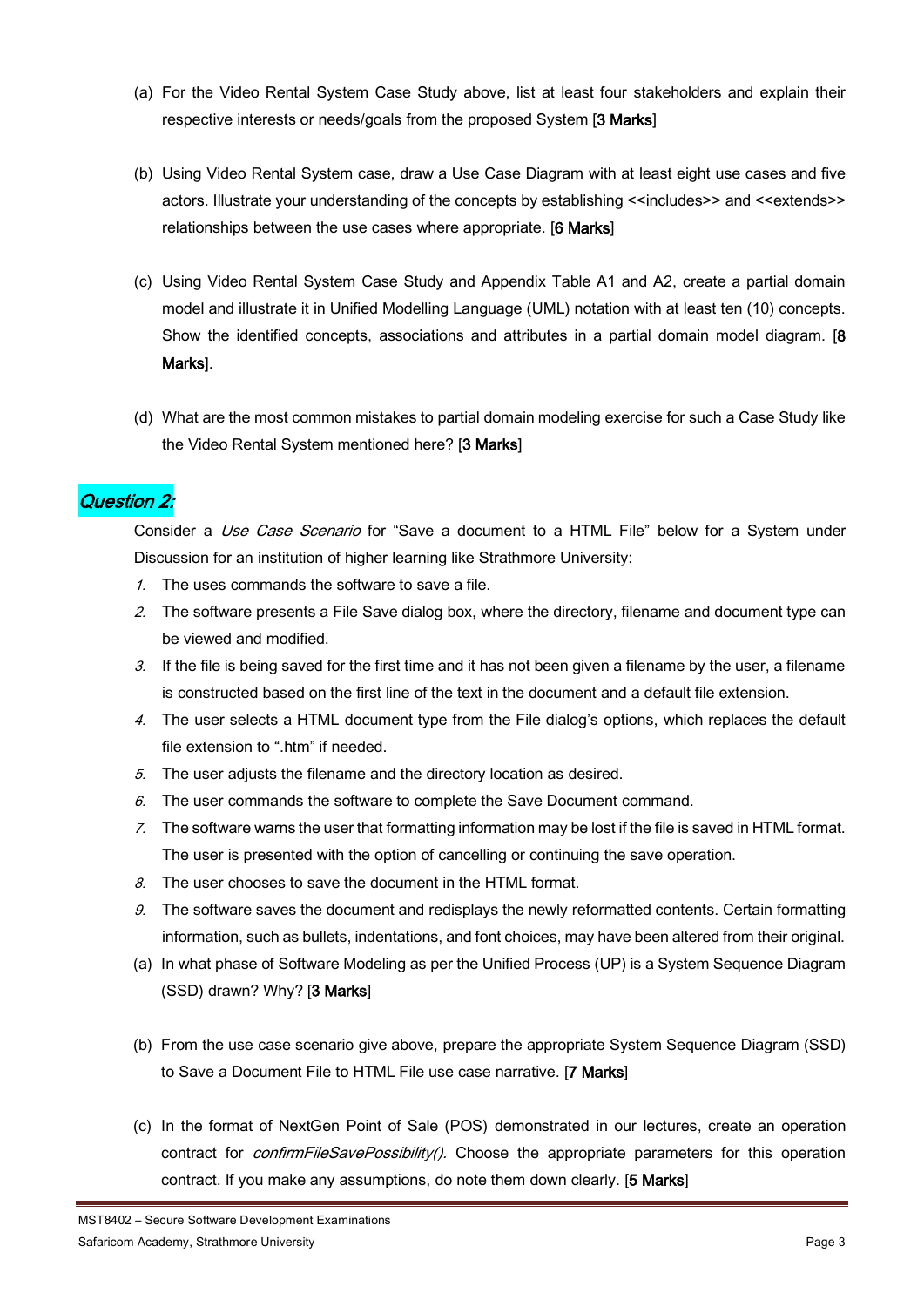

- (a) In our Lecture Series we had an example Case of the Library Information System. In this case, consider as scenario whereby a Patron takes a Book to Library Assistant for borrowing as given:
	- $\circ$  The Library Assistant checks *PatronRecord() and* continues with the borrowing process if PatronRecord() shows that Patron does not have overdue books/fines.
	- $\circ$  The Library Assistant checks the *BookRecord()* and continues with the borrowing process if **BookRecord**() show that the Book can be borrowed.
	- $\circ$  The Library Assistant issues the Book to the Patron by updating the Patron's *PatronRecord()*.
	- o The Library Assistant updates the Book's **BookRecord().**

Based on the above series of events in the scenario, draw n System Sequence diagram showing the flow of message as described in this book borrowing scenario? [8 Marks]

- (b) Briefly explain the advantages of test-first programming in the process of mapping design to code? [4 Marks]
- (c) What do you understand as a responsibility when it comes to behaviour to interacting objects in modeling? Briefly explain the two responsibilities [3 Marks]

# Question 4:

(a) Consider an Information System for a *Golf Membership* from your general knowledge about the game of Golf. Using a UML collaboration diagram confirm one is a member of the Golf Club, confirmMembership(MemberID), let a staff check the status of the annual fees subscription, confirmSubscriptionStatus (MemberID) and finally let administrative staff record the use of golf services like room allocation etc. to a full paid-up member, recordRoomAllocation(MemberID).

You should indicate on the diagram all the three incoming messages with the first having been given below. Annotate every message with the hint GRASP (Expert, Creator, and so on) and/or other pattern that justifies it. If you add responsibilities not explicit in the contract (because you think they are important to fulfil), please briefly explain these additions [12 Marks]





(b) Explain using an appropriate example how attribute visibility is attained in a Design Model? [3 Marks]

MST8402 – Secure Software Development Examinations Safaricom Academy, Strathmore University Page 4